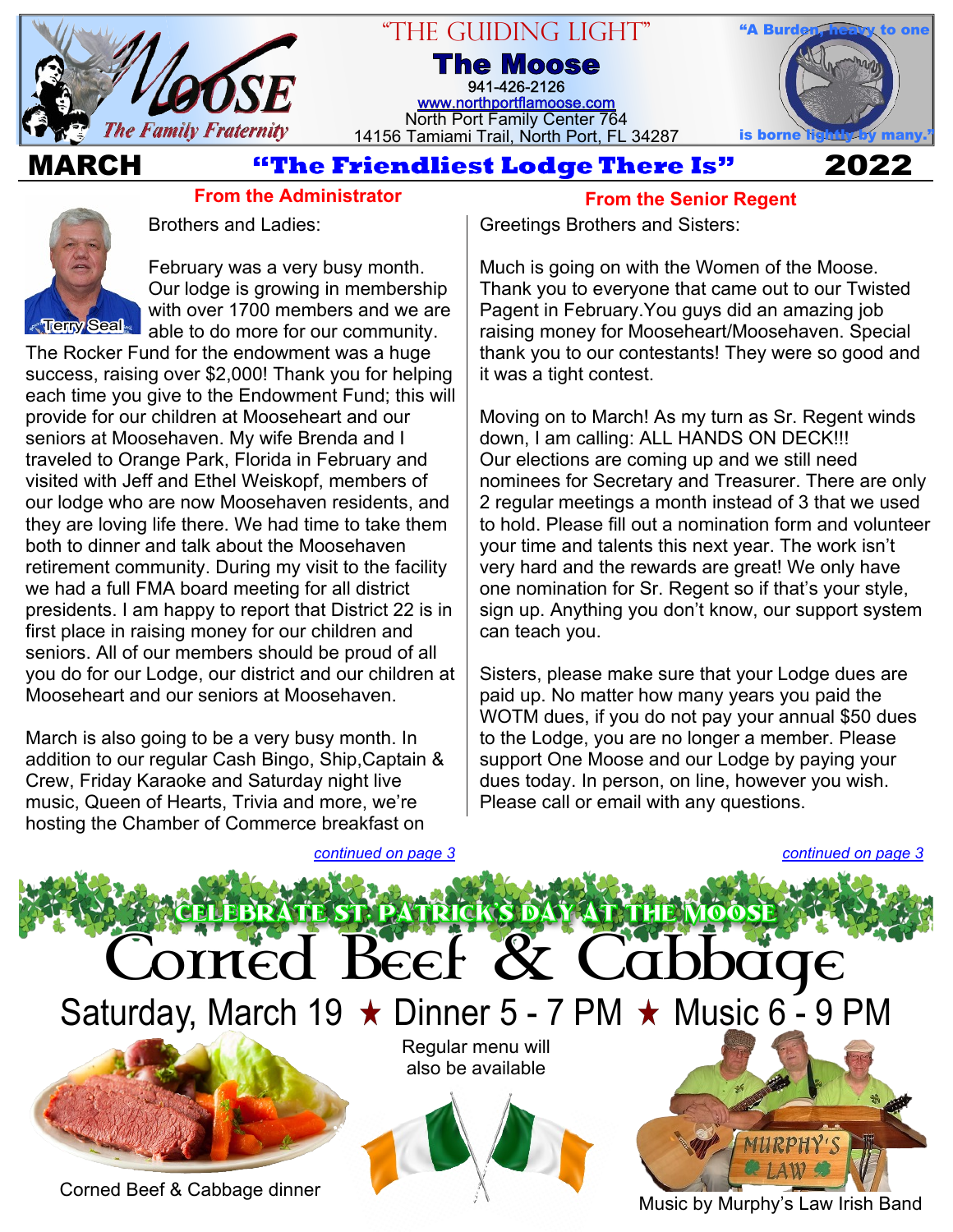# **The Guiding Light**

A monthly publication of North Port Moose Lodge #764 **Moose Lodge #764 Meetings Schedule**

Page Number  $\mathcal{D}_{\cdot}$ 

| General Membership Meetings (men & women attend)<br>March 10<br>April 14<br>Second Tuesday of the Month: March 8 @ 7 PM<br>6:00 PM<br>6:00 PM<br>M <sup>005</sup><br>Fourth Tuesday of the Month: March 22 @ 7 PM<br>Chapter meeting<br>Chapter meeting<br><b>President</b><br>Ed Mell<br>Sr Regent: Shirley Roosevelt<br><b>LODGE &amp;</b><br><b>Vice President</b><br><b>Gene Herbst</b><br>Secretary: Christa Torrance<br><b>CHAPTER</b><br>Tom Creighton<br>Chaplain<br>Treasurer: Becky Brooke<br><b>OFFICERS</b><br><b>Fred Leonard</b><br><b>Treasurer</b><br>Women of the Moose Chapter 1892 meet on the<br>2021 - 2022<br>Administrator<br><b>Terry Seal</b><br>second Thursday of every month at 6:00 PM<br>Mike Lambert<br>Jr Past Pres<br>in the annex. The Chapter Board of Officers<br>meet on the 4th Thursday at 6:00 PM: All<br>Don Caron<br><b>Trustee</b><br>women in the the North Port Moose are<br>Trustee<br><b>Paul Stevens</b><br>invited to join our Chapter.<br>Jim Godshal<br>Trustee<br>Sgt at Arms<br><b>Bill Hostetler</b><br><b>FMA District 22</b><br>March <sub>12</sub><br>Asst. Sgt at Arms<br>George Garmon<br>FMA<br><b>Gulf Cove 2554</b><br><b>Inner Guard</b><br>Mike Gomez<br><b>Outer Guard</b><br>Dominic Russo<br>Moose Legion meets 4th Tuesday @ 5 PM | <b>MOOSE LOAGE #764 Meetings Schedule</b> |  |  |  |  |  |  |
|-------------------------------------------------------------------------------------------------------------------------------------------------------------------------------------------------------------------------------------------------------------------------------------------------------------------------------------------------------------------------------------------------------------------------------------------------------------------------------------------------------------------------------------------------------------------------------------------------------------------------------------------------------------------------------------------------------------------------------------------------------------------------------------------------------------------------------------------------------------------------------------------------------------------------------------------------------------------------------------------------------------------------------------------------------------------------------------------------------------------------------------------------------------------------------------------------------------------------------------------------------------------------------------------------------|-------------------------------------------|--|--|--|--|--|--|
|                                                                                                                                                                                                                                                                                                                                                                                                                                                                                                                                                                                                                                                                                                                                                                                                                                                                                                                                                                                                                                                                                                                                                                                                                                                                                                       |                                           |  |  |  |  |  |  |
|                                                                                                                                                                                                                                                                                                                                                                                                                                                                                                                                                                                                                                                                                                                                                                                                                                                                                                                                                                                                                                                                                                                                                                                                                                                                                                       |                                           |  |  |  |  |  |  |
|                                                                                                                                                                                                                                                                                                                                                                                                                                                                                                                                                                                                                                                                                                                                                                                                                                                                                                                                                                                                                                                                                                                                                                                                                                                                                                       |                                           |  |  |  |  |  |  |

**From the Lodge President**

Men and women of Moose Lodge 764:

You need to show your card to the bartenders, they will ask you for it. We know they know you but due to the Irs laws and moose international rules you must have it and show it and also remember you can only sign a guest in two times within a year the third time they must join. If your dues have expired you can't be signed in by anyone you need to get renewed, see the administrator.

Remember the lodge general meetings are the second and fourth tuesdays of the month at 7 PM at the office anex beside the moose building;, remember women you are now part of the 7 PM general meeting now, come see what's going on at our Lodge meetings.

The Moose Legion meets on the fourth Tuesday at 5 PM and the district meeting is March 12 at Gulf Cove Lodge 2554 (little moose). Please plan to attend at 12 noon and support our district president.

We have posted sign up sheets for the board of officers for election. The positions are president, vice president, treasurer, chaplain and three year trustee. Instructions are on the sheets. The elections will be held on April 12 from 5:30 - 7 PM for Moose year May 2022 - April 2023. The installation of officers and the women's chapter will be on April 16: women at 3 PM and the men at 4 PM.

I want to thank the WOTM for putting on the February 19 Twisted Beauty Pageant, we could have used more men participating but it was a great night with a lot fun and laughs. Remember next year and get your outfits ready and sign up to help the women out for their fundraiser. Thanks to the men who participated.

The recent Moose Legion Manatee 58 picnic at Port Charlotte Lodge 2121 was a huge success with a record crowd, thanks to those who volunteered and to all who participated in the event.

I also want to thank all the volunteers that helped with the district 22 cash party that we sponsored at Englewood lodge. It too was a huge success. Thank you— the membership— for supporting your Lodge.